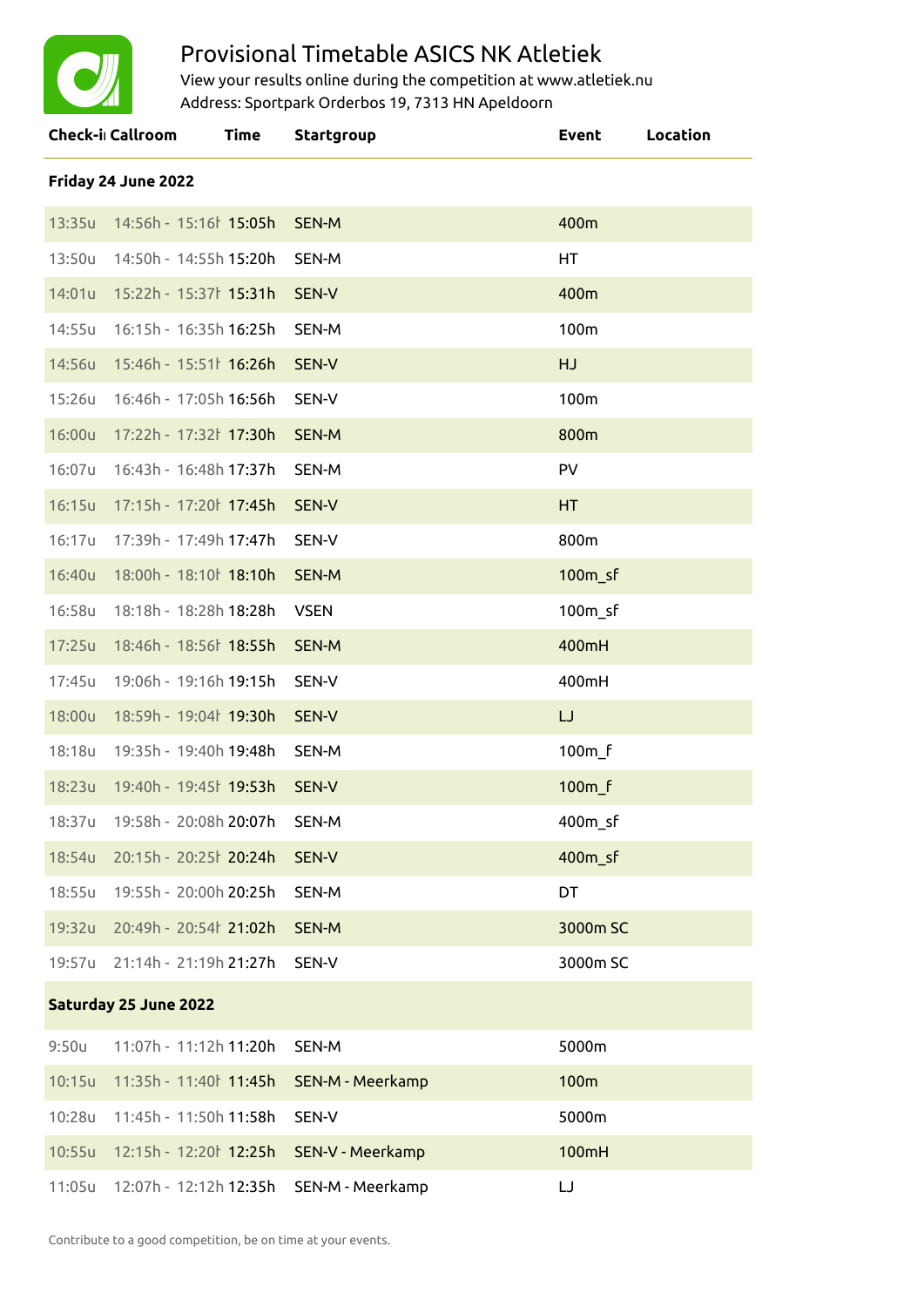

## Provisional Timetable ASICS NK Atletiek

View your results online during the competition at www.atletiek.nu Address: Sportpark Orderbos 19, 7313 HN Apeldoorn

| 11:40u              | 12:59h - 13:24 13:10h              | SEN-M                   | 200m                |  |  |  |
|---------------------|------------------------------------|-------------------------|---------------------|--|--|--|
| 11:55u              | 12:55h - 13:00h 13:25h             | SEN-V                   | DT                  |  |  |  |
| 11:55u              | 12:48h - 12:53  13:25h             | SEN-V - Meerkamp        | <b>HJ</b>           |  |  |  |
| 12:17u              | 13:36h - 13:56h 13:47h             | SEN-V                   | 200m                |  |  |  |
| 12:25u              | 13:28h - 13:33l 13:55h             | <b>SEN-M - Meerkamp</b> | <b>SP</b>           |  |  |  |
| 12:58u              | 14:17h - 14:22h 14:28h             | SEN-M                   | 800m f              |  |  |  |
| 13:00u              | 13:36h - 13:41 14:30h              | SEN-V                   | PV                  |  |  |  |
| 13:03u              | 14:22h - 14:27h 14:33h             | SEN-V                   | 800m f              |  |  |  |
| 13:15u              | 14:33h - 14:48 14:45h              | SEN-M                   | 400mH_f             |  |  |  |
| 13:25u              | 14:43h - 14:48h 14:55h             | SEN-V                   | 400mH_f             |  |  |  |
| 13:30u              | 14:29h - 14:34 15:00h              | SEN-M                   | IJ                  |  |  |  |
| 13:40u              | 14:59h - 15:09h 15:10h             | SEN-M                   | 200 <sub>m</sub> sf |  |  |  |
| 14:05u              | 15:24h - 15:34ł 15:35h             | SEN-V                   | $200m_s$            |  |  |  |
| 14:05u              | 14:58h - 15:03h <b>15:35h</b>      | SEN-M - Meerkamp        | HJ                  |  |  |  |
| 15:00u              | 16:21h - 16:31 16:30h              | SEN-M                   | 1500m               |  |  |  |
| 15:10u              | 16:13h - 16:18h 16:40h             | SEN-V - Meerkamp        | <b>SP</b>           |  |  |  |
| 15:25u              | 16:15h - 16:20 16:55h              | SEN-M                   | JT                  |  |  |  |
| 15:30u              | 16:51h - 17:01h 17:00h             | SEN-V                   | 1500m               |  |  |  |
| 16:10u              | 17:19h - 17:24 17:30h              | SEN-V - Meerkamp        | 200m                |  |  |  |
| 16:21u              | 17:42h - 17:47h 17:51h             | SEN-M - Meerkamp        | 400m                |  |  |  |
| Sunday 26 June 2022 |                                    |                         |                     |  |  |  |
| 9:30u               | 10:50h - 10:55h 11:00h             | SEN-M - Meerkamp        | 110mH               |  |  |  |
| 10:10u              | 11:13h - 11:18 11:40h              | SEN-M - Meerkamp        | DT                  |  |  |  |
| 10:10u              | 11:00h - 11:05h 11:40h             | SEN-M                   | HJ                  |  |  |  |
| 10:55u              | 11:57h - 12:02 12:25h              | SEN-V - Meerkamp        | IJ                  |  |  |  |
| 11:30u              | 12:50h - 13:00h 13:00h             | SEN-M                   | 110mH               |  |  |  |
| 11:40u              | 12:40h - 12:45 <sup>ł</sup> 13:10h | SEN-V                   | <b>JT</b>           |  |  |  |
| 11:40u              | 12:19h - 12:24h 13:10h             | SEN-M - Meerkamp        | <b>PV</b>           |  |  |  |
| 11:55u              | 13:15h - 13:25 <sup>†</sup> 13:25h | SEN-V                   | 100mH               |  |  |  |
| 12:20u              | 13:19h - 13:24h 13:50h             | SEN-M                   | <b>TJ</b>           |  |  |  |